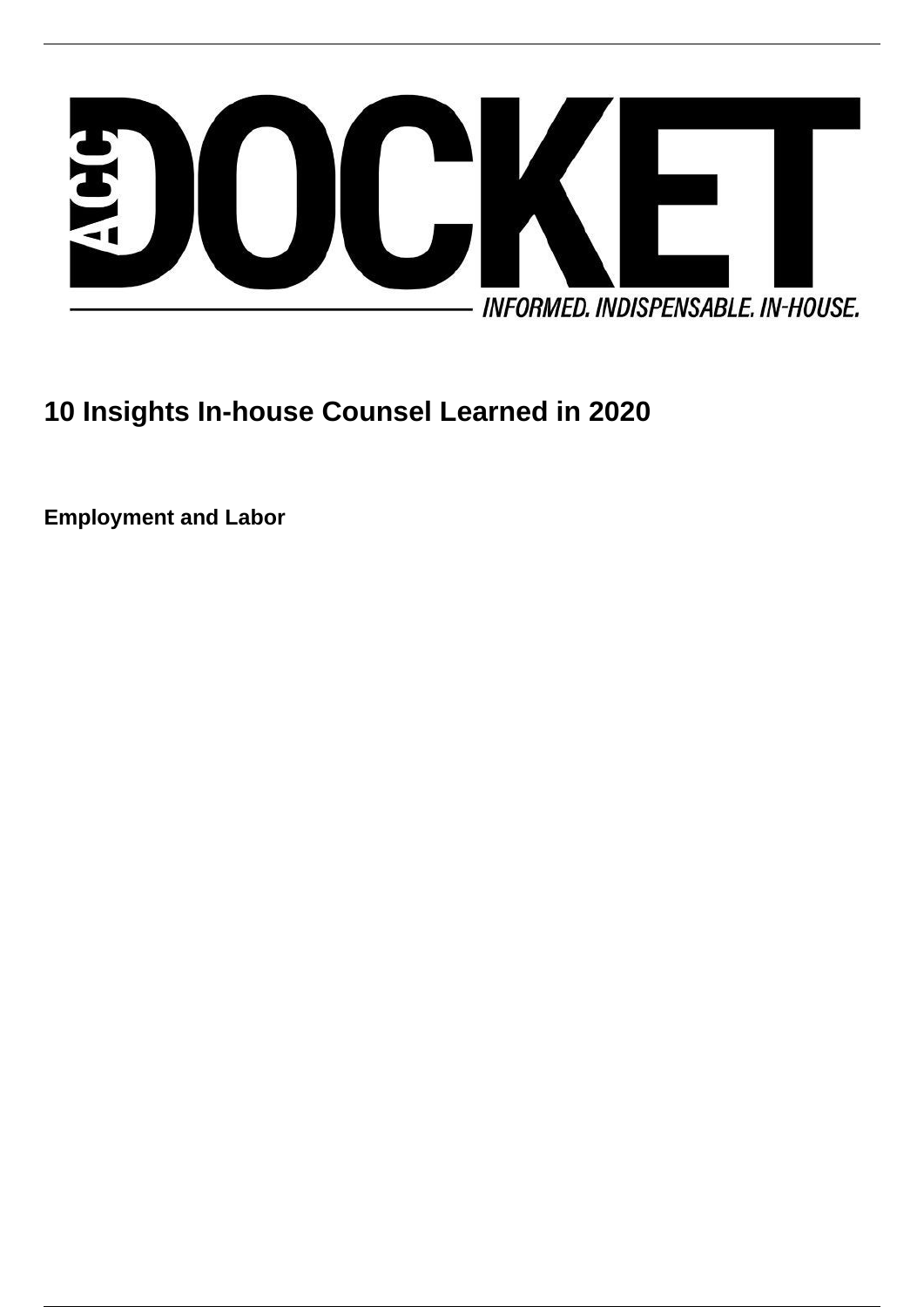



 ACC has seen a lot of changes in the past year. To adapt to the COVID-19 pandemic, not only did we have our first virtual-only Annual Meeting, but we also transitioned from printing the [ACC Docket](https://www.accdigitaldocket.com/) to publishing content exclusively online, as most ACC members' offices have been closed since the outbreak began.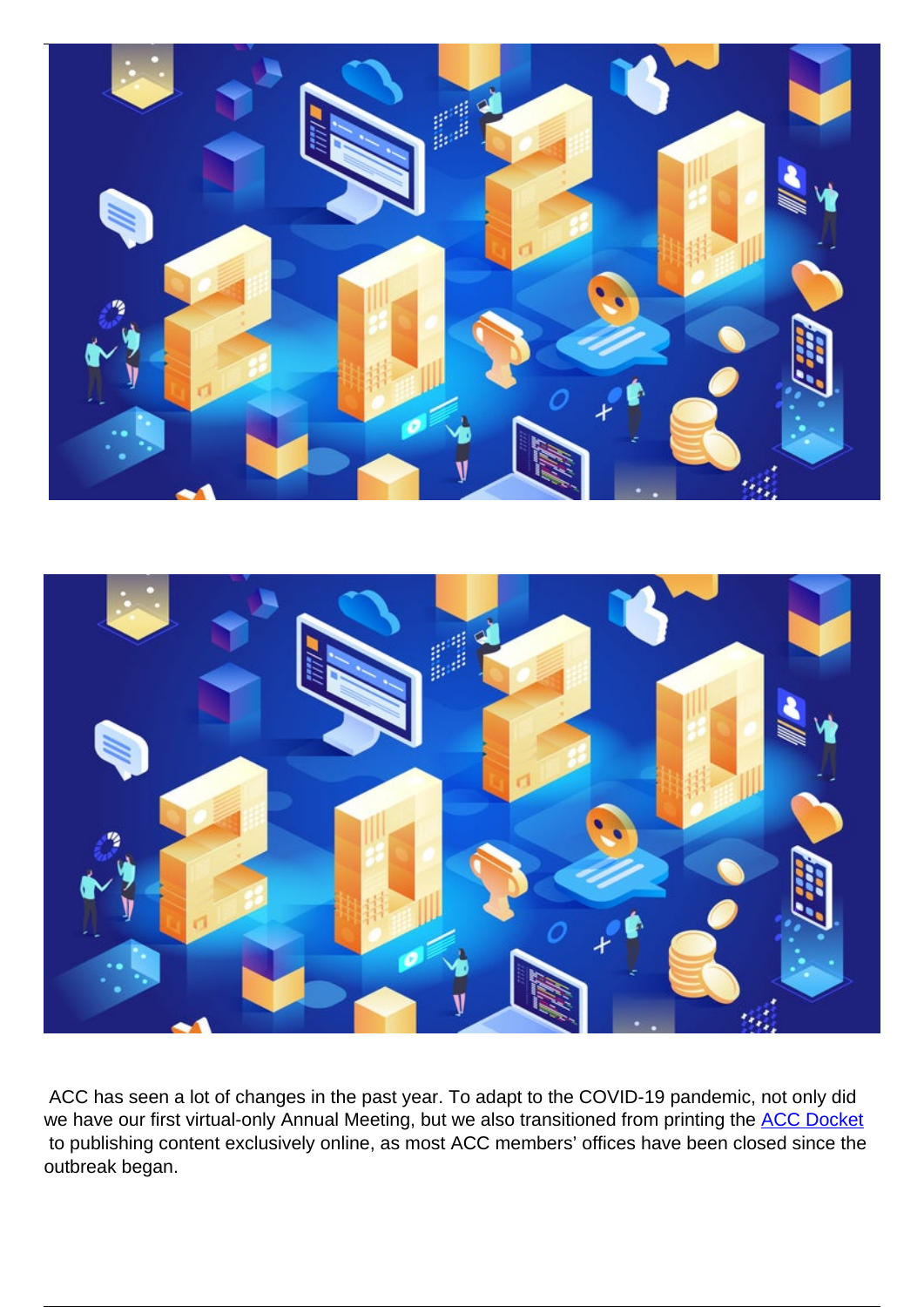Regardless of the format, we are committed to delivering quality articles to inform in-house counsel of the changes in this evolving industry. Next year, ACC will debut a redesigned ACCDocket.com site that will herald a new era for the magazine.

Before the new site launches, ACC Docket is flipping (and clicking) through this year's past issues for the most indispensable pieces of advice in the print magazine. Here are the top 10 insights from this 2020's feature stories.

## **Jan./Feb. 2020: Ethics & Compliance**

"Start with the most legally contentious items to lead internal discussions toward potential stopgap provisions. Since the greatest legal risks are associated with the unknown, certain provisions, including liability, indemnification, and compliance will likely be at the forefront of these discussions."

["Business Decision Expedition: Don't Get Turned Around During Contract Negotiations" b](https://www.accdigitaldocket.com/accdocket/january-february_2020/MobilePagedArticle.action?articleId=1554355&app=false#articleId1554355)y Jane Kelly and Felipe Jaramillo

#### **March 2020: Law Department Management**

"Companies don't have legal issues; they have a business to run. Understanding the business means that lawyers need to better understand how their companies make money. To be seen as business enablers rather than a box that needs to be ticked, lawyers should assess the complexity of each issue, its contribution to profitability, the potential lost opportunity costs, and the level of expertise needed before starting to work on any matter or request."

["Understanding the Business Means Knowing How Your Company Makes Money"](https://www.accdigitaldocket.com/accdocket/march_2020/MobilePagedReplica.action?pm=2&folio=2#pg4) by Vincent Cordo, Jaap Bosman, and Jim Merklinger

# **April 2020: HR & Employment**

"Thus, notwithstanding a departing individual's contracts, sincere goodbyes, and assurances that all confidential and proprietary information has remained in place, the ease by which information can be removed from a business today necessitates no less than 'trust but verify' suspicion."

["How Employers Can Stop Trade Secret Misuse Before It Happens"](https://www.accdigitaldocket.com/accdocket/april_2020/MobilePagedArticle.action?articleId=1572570&app=false#articleId1572570) by Jeffrey D. Feldman and Warren Jay Stamm

### **May 2020: Litigation**

"Focus on messaging from the start and continue messaging throughout. What story are you telling? Typical litigators are focused on motion practice and going to war. You know your company and have industry knowledge. Work with your litigators to set the narrative."

["You Have Been Served... Now What? 81 Tips to Successfully Manage Litigation" b](http://accdigitaldocket.com/accdocket/may_2020/MobilePagedArticle.action?articleId=1582878&app=false#articleId1582878)y Frank Fletcher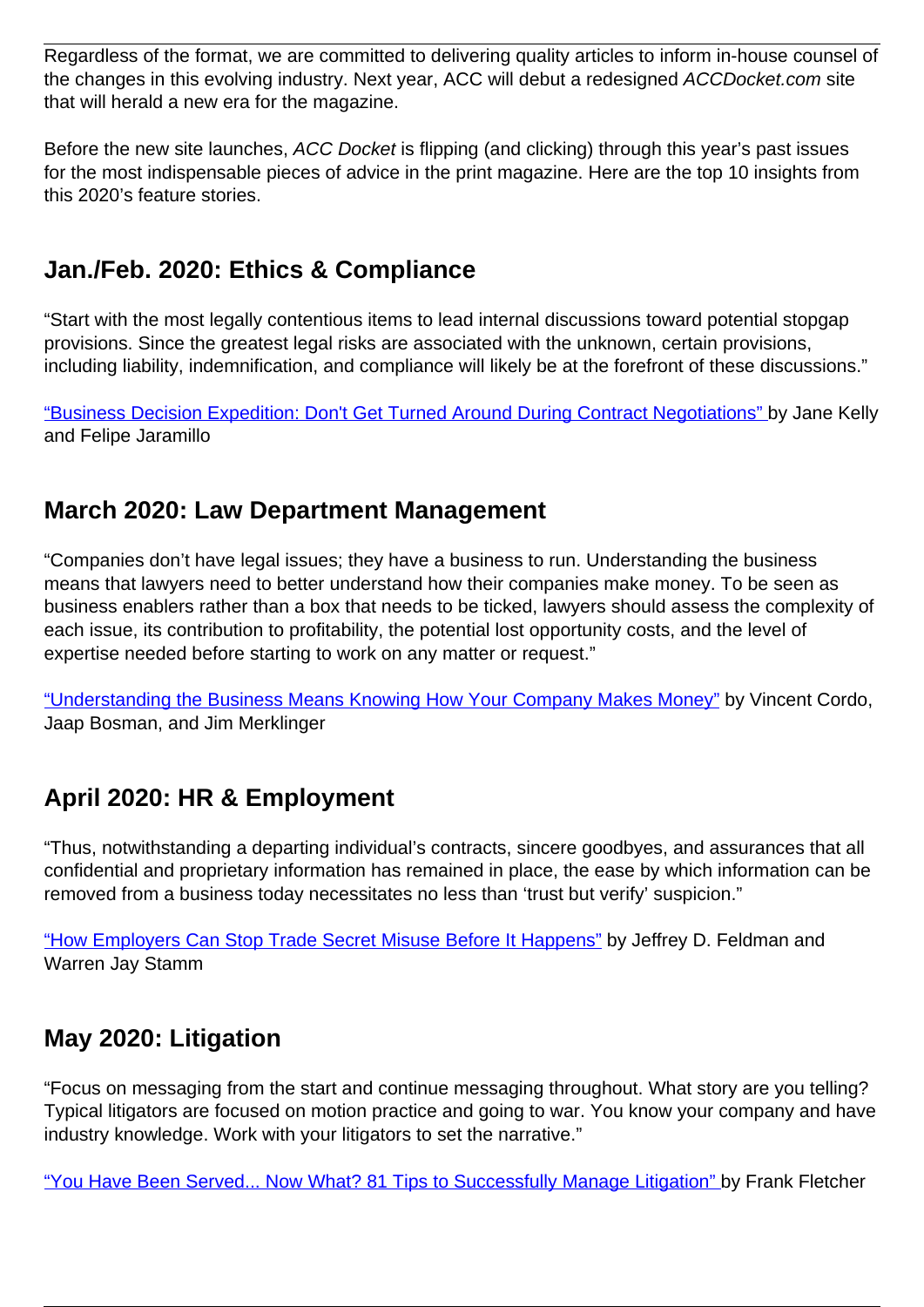#### **June 2020: Cross borders**

"Both sides of the 'v' should be concerned. The eyes of discovery have recently focused on cloudbased social media accounts. At the same time, large data holders now face private equity-funded opposing counsel with refreshed resources to comb through documents using sophisticated artificial intelligence technology and brute force human document review."

["5 Tips for Protecting Legal Privilege During Global Litigation"](https://www.accdigitaldocket.com/accdocket/june_2020/MobilePagedArticle.action?articleId=1589625&app=false#articleId1589625) by Laura Kibbe, Amy Sellars, Patrick Oot, and Jeremy Wikler

#### **July/Aug. 2020: Career**

"The pandemic has created a new world for all individuals at a global level. It can be hard to see a silver lining while many of us try to put out multiple spot fires. But the silver lining is there: a routine disrupted. Not for a day or two. But for a prolonged — and undetermined — period of time. And as we all have come to accept, disruption yields newness."

["Leveraging Silver Linings" b](https://www.accdigitaldocket.com/accdocket/july-august_2020/MobilePagedArticle.action?articleId=1604625&app=false#articleId1604625)y Jorden Lam

#### **Sept. 2020: Technology & IP**

"IP assets in a portfolio should not be static, but rather track closely the development and movement in the underlying business to which they are tied."

["Maximizing Intellectual Property Portfolios in Challenging Times"](https://www.accdigitaldocket.com/accdocket/september_2020/MobilePagedArticle.action?articleId=1614918&app=false#articleId1614918) by Charlie San Miguel, Dr. Tom Lovett, and Sean Collin

#### **Oct. 2020: Leading Practices**

"Many in-house lawyers have an early seat at the table when thinking about company design, new acquisitions, or acquiring new office space. Each of these activities provides a real opportunity to be an advocate for diversity and inclusion. Leveraging strategic planning skills, customary positioning in the C-suite and close proximity to the CEO affords in-house counsel the opportunity to use their insight, respect, and influence to build the cornerstones of diversity and inclusion within their organizations."

["The Time is Now: 10 Ways In-house Counsel Can Advocate for Change"](https://www.accdigitaldocket.com/accdocket/october_2020/MobilePagedArticle.action?articleId=1623862&app=false#articleId1623862) by Jennifer Deitloff, Shawntal M. Smith, and Caren Ulrich Stacy

#### **Nov. 2020: Environment & Energy**

"What is different is the fast-rising prominence of the 'E' and 'S' issues and the role GCs are positioned to play in propelling ESG programs. The situation is heightened in small- and mid-cap companies that face this challenge without the dedicated sustainability groups that most large-cap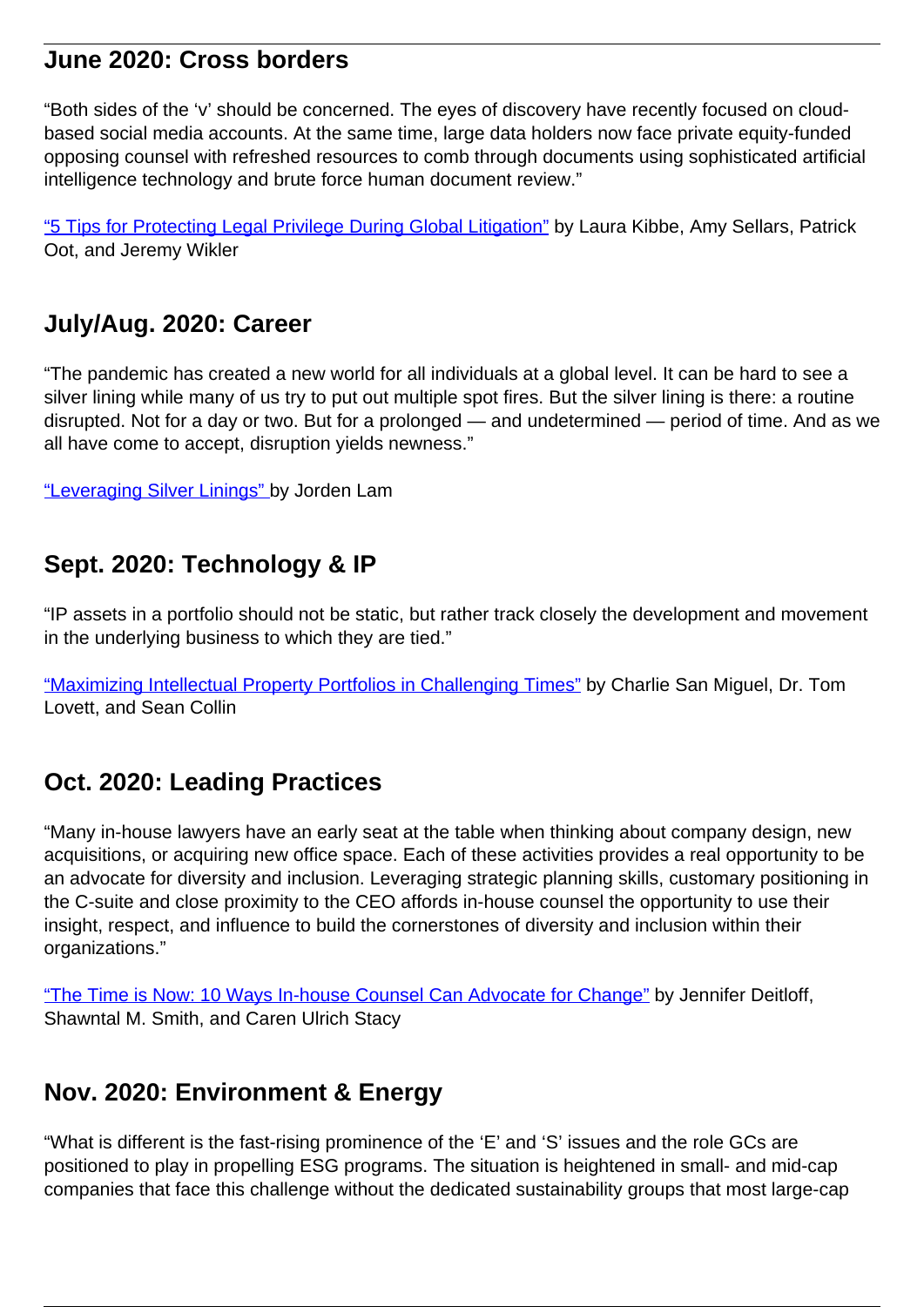companies have."

["The GC Role in ESG? Leader"](https://www.accdigitaldocket.com/accdocket/november_2020/MobilePagedArticle.action?articleId=1634272&app=false#articleId1634272) by Jeff Levinson

## **Dec. 2020: Risk Mitigation**

"As the COVID-19 pandemic continues to impact businesses, demonstrating the ramifications of a global crisis, companies need to identify new and creative tactics to stay ahead of the next catastrophe. Anticipatory strategies help a business not only foresee a crisis, but to achieve the optimal goal of successful crisis management: avoiding the crisis altogether."

["How In-house Counsel Can Assess Risks and Red Team Global Organizational Threats" b](https://www.accdigitaldocket.com/accdocket/december_2020/MobilePagedArticle.action?articleId=1640124&app=false#articleId1640124)y Christine Lozier, Kaitlyn E. Stone, and Michael C. Zogby

**Visit the** [Digital Docket](https://www.accdigitaldocket.com/accdocket/december_2020/MobilePagedReplica.action?) **to read more features from the** [Dec. 2020 issue](https://www.accdigitaldocket.com/accdocket/december_2020) **and other** [ACC Docket](https://www.accdigitaldocket.com/accdocket/Store.action)  [issues](https://www.accdigitaldocket.com/accdocket/Store.action)**.**

[Karmen Fox](/author/karmen-fox)